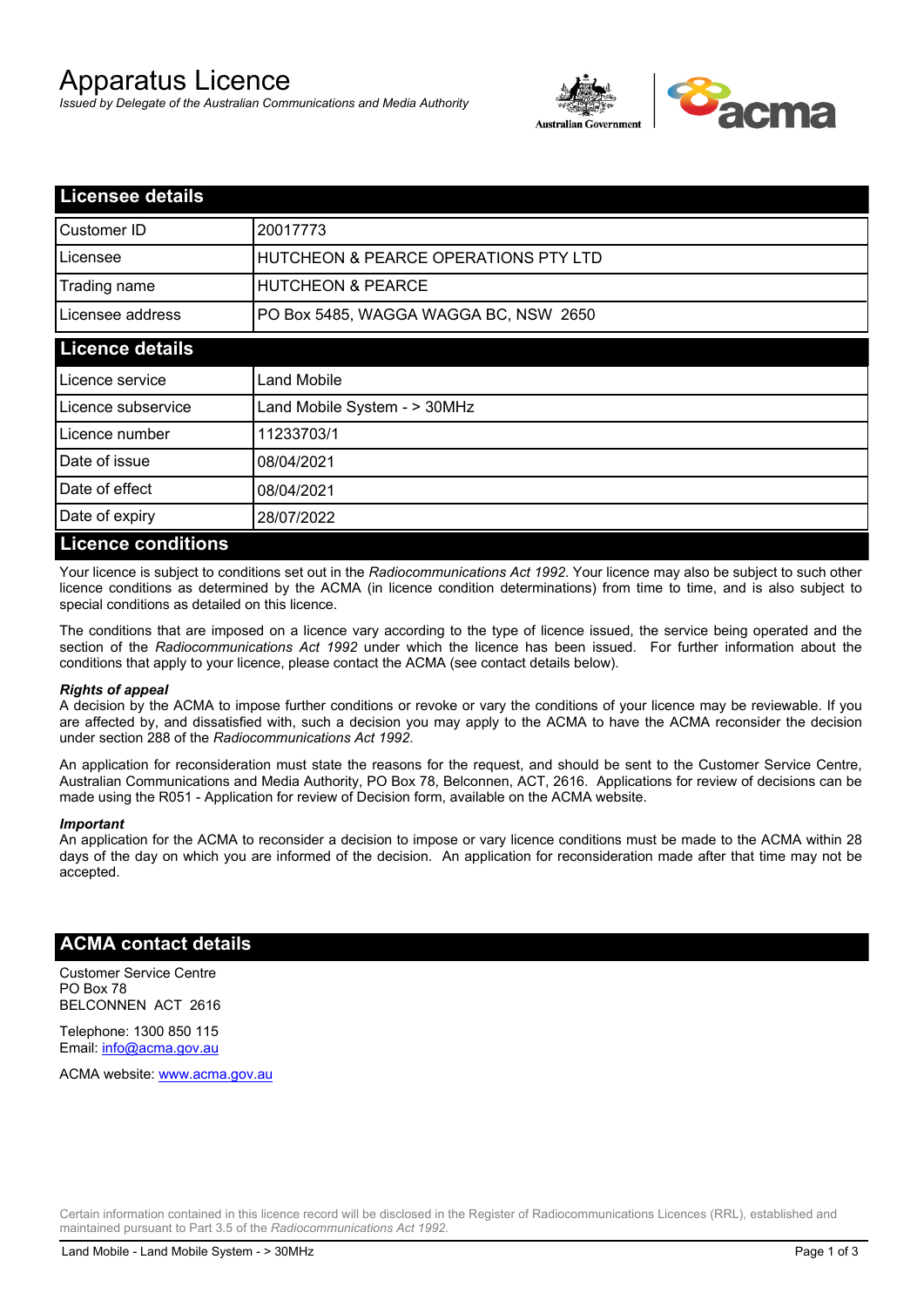# **Advisory Notes applying to licence no.: 11233703/1**

Conditions applicable to the operation of Land Mobile System station(s) authorised under this licence can be found in the Radiocommunications Licence Conditions (Apparatus Licence) Determination and the Radiocommunications Licence Conditions (Land Mobile Licence) Determination. Copies of these determinations are available from the ACMA and from the ACMA home page (www.acma.gov.au).